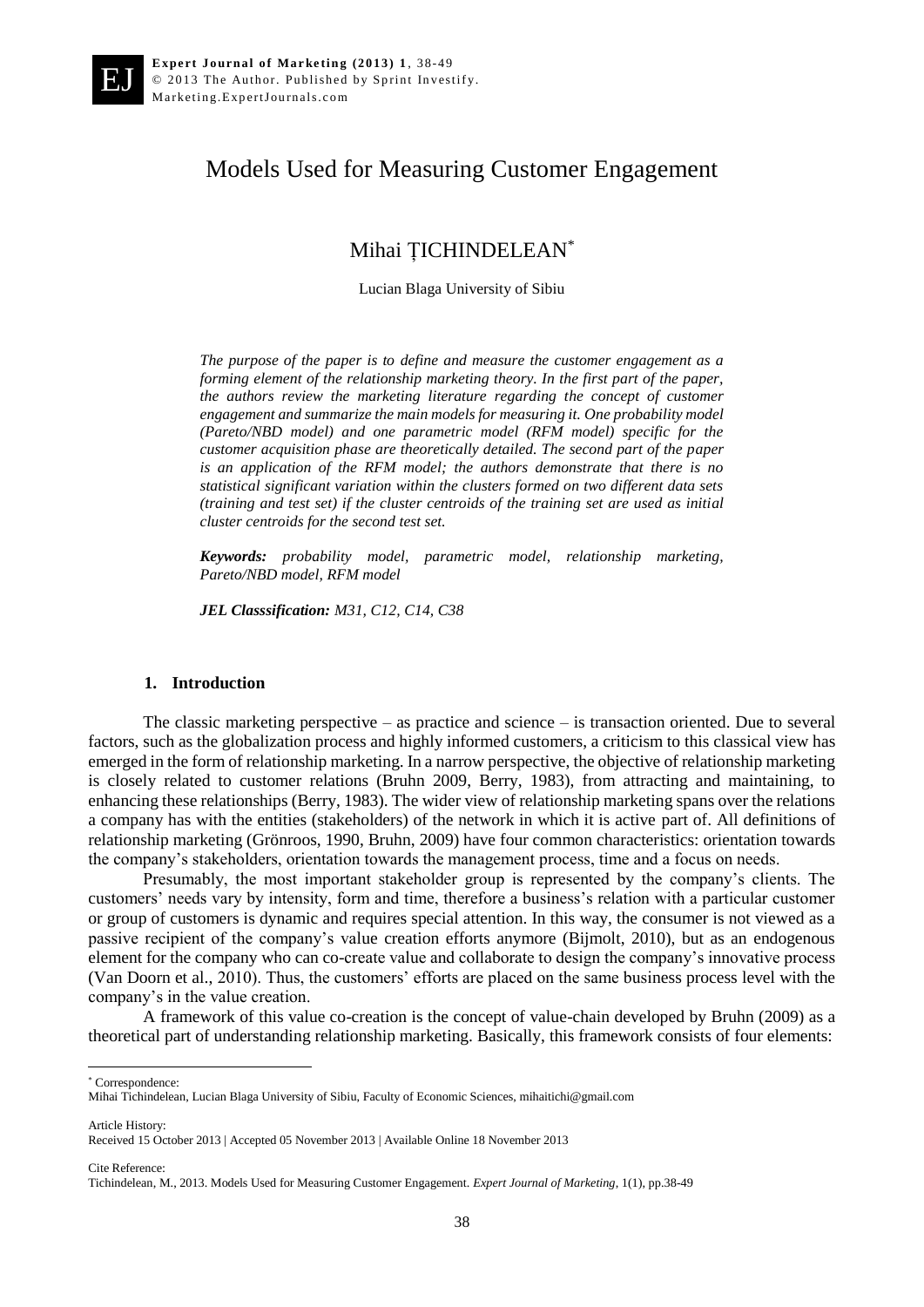- i. The company's input (the company's marketing activities)
- ii. Psychological effects specific to the customers
- iii. Behavioral effects specific to the customers
- iv. The company's output (the company's financial results)

The interaction of these elements make the value chain model similar to a black-box model, where the inputs take the form of the company's input and the outputs, namely the behavioral effects of the customers, determine the company's output. The black-box is represented by the psychological dimensions of the customer, which are not visible, and can only be deduced by the company. Many studies were undertaken with the purpose of getting insights regarding these dimensions and how they interact: quality of the company's performance (Zeithaml, Parasuraman & Berry, 1992), perceived value (Sanchez-Garcia et al., 2007), customer satisfaction (Oliver, 1996), customer trust (Morgan &Hunt, 1994), customer commitment (Lacey, 2007), and the quality of the relationship (Iacobucci, 2001).

This article focuses on the psychological dimension of *customer commitment* or *customer engagement*. It is defined as the customer's ultimate outcome with causal precedence of satisfaction and trust (Morgan/Hunt 1994). An alternative expression for customer commitment is customer engagement which is defined by Van Doorn et al. (2010) as the customer's behavioral manifestation towards a brand or a firm which goes beyond purchase behavior. This behavioral manifestation can be associated with the customers' behavioral effects within the value chain. Based on these two dissimilar points of view, a sensible difference in understanding a customer's commitment can be seized. If commitment is understood as a psychological dimension, then its intensity (formation) is directly linked with other psychological dimensions (such as satisfaction, trust, perceived value) and *customer-related exogenous factors* (company specific – brand reputation). An idea of its measurement can be based on the theory of dynamic systems, where the earlier mentioned elements can be part of such a system. The main limitations regarding these models (persistence models, Gupta 2006) can be grouped into two categories. *First*, longitudinal data is necessary in order to apply these kinds of models. Although, there are several tools (especially online tools) which measure customers' dimensions such as satisfaction, trust, etc., on the long-term, these psychological dimensions are not ranked as accurate as transactional data is. *Second,* it is quite difficult to measure and to analyze, in a correct manner, psychological dimensions within transversal marketing researches (one time); conducting longitudinal studies based on cohorts of customers make these tasks more difficult.

The other point of view understands customer commitment through its behavioral manifestations. Some of these are visible to the company (purchases), other are not (word of mouth, customer cocreation and complaining behavior). Both of them have an influence on the company's outcome or performance, which can be a direct one (purchase (visible) behavior) or indirect, such as Word-Of-Mouth, loyalty (Bruhn, 2010), participation in the company's activities, customer voice or service improvements (Bijmolt, 2010). Thus, the company's performance is linked to customer engagement; the latter one is understood and measured through a company's customer driven actions. Most of the models used to measure customer engagement are based on transactional data of the customers. Transactional data such as: purchase frequency, purchase volume, purchase value, recency of last purchase can easily be obtained and analyzed by the company. Using only such *visible* behavioral manifestation of the customers' engagement may exclude other important factors (WOM, customer cocreation, and complaining behavior – Bijmolt 2010) which can result in flawed-driven insights regarding the influence of the customers' commitment on the company's performance.

The purpose of this paper can be structured into the following two key subsequent aims:

i. To review the current model developments used to measure the customers' commitment

ii. To apply one model (a scoring models – RFM model) on primary data.

Models used for measuring customer engagement can be differentiated according to the stages of the customers' lifecycle: customer acquisition stage, customer retention stage and customer win-back stage (Bruhn, 2010). The paper of Bijmolt, et. all (2010), reviews these models and groups them according to the stages of the customers' lifecycle.

The first stage of the customers' lifecycle – customers' acquisition stage – is important because of the fact that a customer relationship can be initiated, or not; and in the favorable scenario it can be profitable for the company starting with that particular moment. Phases of this initial stage are divided in an initiation phase and a socialization phase (Stauss, 2008). Within the initiation phase, the customer is searching for information regarding the desired product or service. This phase ends and the second one begins after a transaction (purchase) has occurred, thus a relation between the two parts is initiated (Bruhn, 2010). Bijmolt et all divides this first stage from the company's perspective into phases specific for customer selection and customer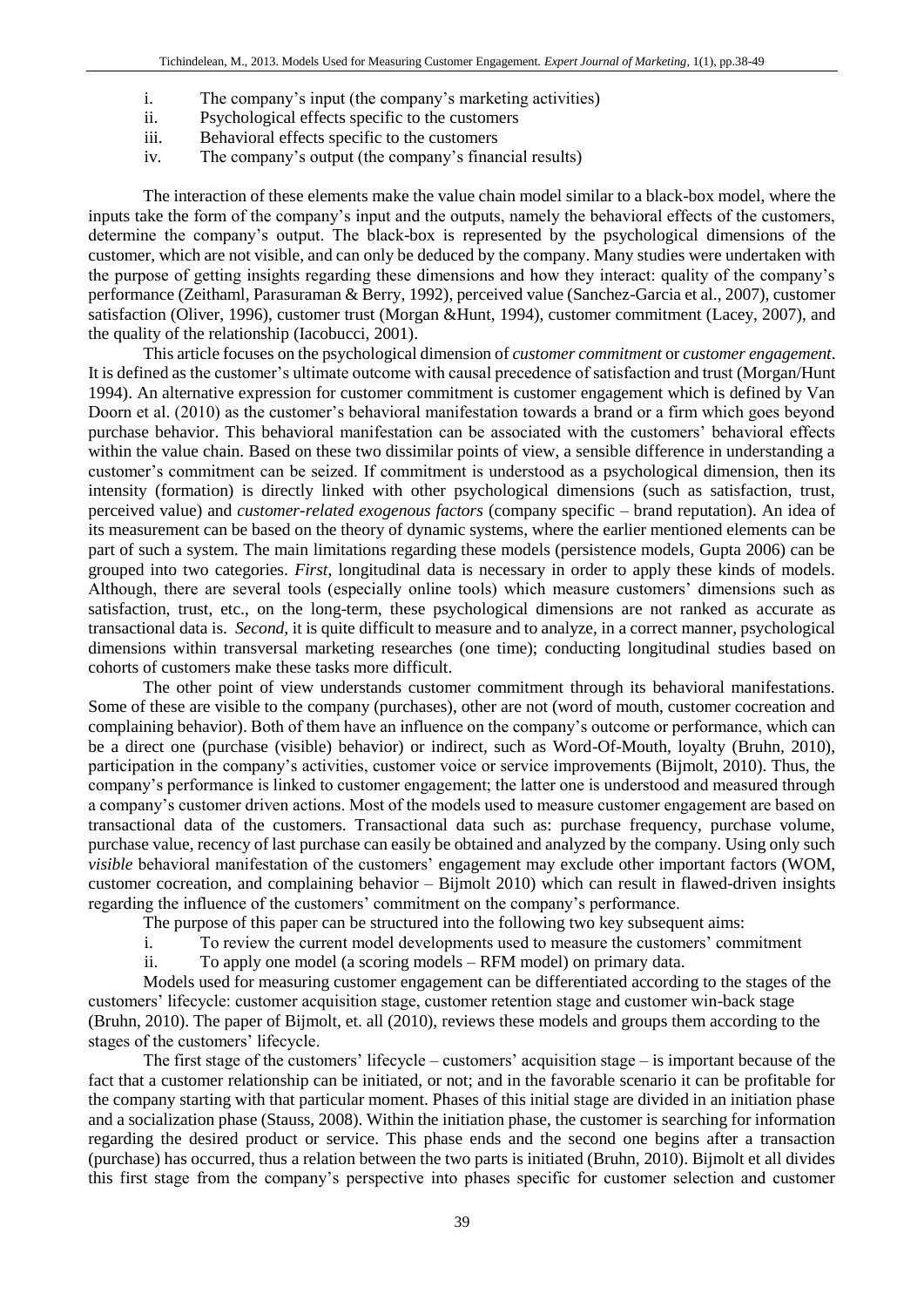acquisition management (Table 1). The goal of customer selection is to identify the *right* customers for further allocation of the company's resources. This *right association* does usually comprehend criteria such as: response likelihood, purchase volumes/values, purchase probabilities, purchase frequency and other transactional data. The models used within the selection phase of customers are further discussed in this paper.

| Type of<br>data | RFM data<br>Customer characteristics (e.g. demographics)<br>Company-interaction variables (e.g. marketing actions)<br>Clickstream data<br>$\overline{\phantom{a}}$                                                                                                                                                                                                                                           |                                                                                                                                                                                                                                                                                                                                                                                                                                                                                                                                                         |  |  |  |  |  |  |  |  |
|-----------------|--------------------------------------------------------------------------------------------------------------------------------------------------------------------------------------------------------------------------------------------------------------------------------------------------------------------------------------------------------------------------------------------------------------|---------------------------------------------------------------------------------------------------------------------------------------------------------------------------------------------------------------------------------------------------------------------------------------------------------------------------------------------------------------------------------------------------------------------------------------------------------------------------------------------------------------------------------------------------------|--|--|--|--|--|--|--|--|
|                 | <b>Customer selection</b>                                                                                                                                                                                                                                                                                                                                                                                    | <b>Managing customer acquisitions</b>                                                                                                                                                                                                                                                                                                                                                                                                                                                                                                                   |  |  |  |  |  |  |  |  |
|                 | Parametric (scoring) models<br>RFM scoring (Gupta et.al 2006)<br>$\overline{\phantom{a}}$<br>CHAID (David Shepard Associates,<br>$\overline{\phantom{a}}$<br>1999)<br>Linear regression model (Bauer, 1988)<br>$\overline{\phantom{a}}$<br>Sequential probit model (Sismeiro and<br>Bucklin, 2004)<br>Latent class probit model (Vroomen,<br>$\overline{\phantom{a}}$<br>Donkers, Verhoef and Franses, 2005) | Parametric models<br>Logit/Probit model (Hansotia and Wang, 1997;<br>$\overline{\phantom{a}}$<br>Lewis, 2005; Reinartz, Thomas and Kumar, 2005;<br>Verhoef and Donkers, 2005)<br>Tobit model (Hansotia and Wang, 1997; Lewis,<br>$\overline{\phantom{a}}$<br>2006)<br>Hazard model (Thomas, Blattberg and Fox, 2004)<br>$\overline{\phantom{a}}$<br>Generalized gamma model (Venkantesan and<br>Kumar, 2004)<br>Hierarchical Bayesian model (Ansari and Mela,<br>$\overline{\phantom{a}}$<br>2003)<br>Poisson count model (Andreson and Simester, 2004) |  |  |  |  |  |  |  |  |
|                 | Semi-/Nonparametric (scoring) models                                                                                                                                                                                                                                                                                                                                                                         | Data/web usage mining                                                                                                                                                                                                                                                                                                                                                                                                                                                                                                                                   |  |  |  |  |  |  |  |  |
| Type of methods | Semiparametric logit model (Bult and<br>Wansbeek, 1995; Malthouse, 2001)<br>Neural networks (Baesens et al. 2002;<br>$\overline{\phantom{a}}$<br>Malthouse and Blattberg, 2005)                                                                                                                                                                                                                              | Transaction/usage clustering (Mobasher, Cooley<br>$\Box$<br>and Srivastava, 2000)<br>Association rule discovery (Mobasher, Cooley and<br>$\overline{\phantom{a}}$<br>Srivastava, 2000; Mobasher et al. 2001)<br>Fuzzy inference engine (Nasraoui and Petenes,<br>$\overline{\phantom{a}}$<br>2003)<br>UBB Mining (Ting, Kimble and Kudenko, 2005)                                                                                                                                                                                                       |  |  |  |  |  |  |  |  |
|                 | Probability models                                                                                                                                                                                                                                                                                                                                                                                           |                                                                                                                                                                                                                                                                                                                                                                                                                                                                                                                                                         |  |  |  |  |  |  |  |  |
|                 | Pareto/NBD model (Abe, 2009; Fader,<br>Hardie and Lee, 2005;Schmittlein,<br>Morrison and Colombo, 1987)<br>BG/NBD model (Fader, Hardie and Lee,<br>$\overline{\phantom{a}}$<br>2005; Fader, Hardie and Shang, 2010)<br>Individual-level probability model (Moe<br>$\overline{\phantom{a}}$<br>and Fader, 2004)                                                                                               |                                                                                                                                                                                                                                                                                                                                                                                                                                                                                                                                                         |  |  |  |  |  |  |  |  |

*Table 1. Models for measuring customer engagement within the customer acquisition phase*

## **2. Models for Customer Engagement within the Customer Selection phase**

## **2.1.Probability models**

A probability model is a representation of the studied phenomena in which observed characteristics (happened events) are the result of a stochastic process of underlying, unobserved characteristics which vary in intensity across the sample studied. A probability model is built on logical deductions regarding the interdependence of the identified characteristics of the studied phenomena. An identified characteristic is a variable which *varies* in a stochastic or random manner across the studied individuals. This random variable usually follows a known probability distribution and is defined by either its probability function (discrete random variables)/probability density function (continuous random variables) or by its cumulative distribution function (both discrete and continuous variables).

There are three main approaches which model transactional data with the purpose of customer selection:

- i. Pareto/NBD model (Abe 2009; Fader, Hardie and Lee, 2005; Schmittlein, Morrison and Colombo, 1987)
- ii. BG/NBD model (Fader, Hardie and Lee, 2005; Fader, Hardie and Shang, 2010)
- iii. Individual-level probability model (Moe and Fader, 2004)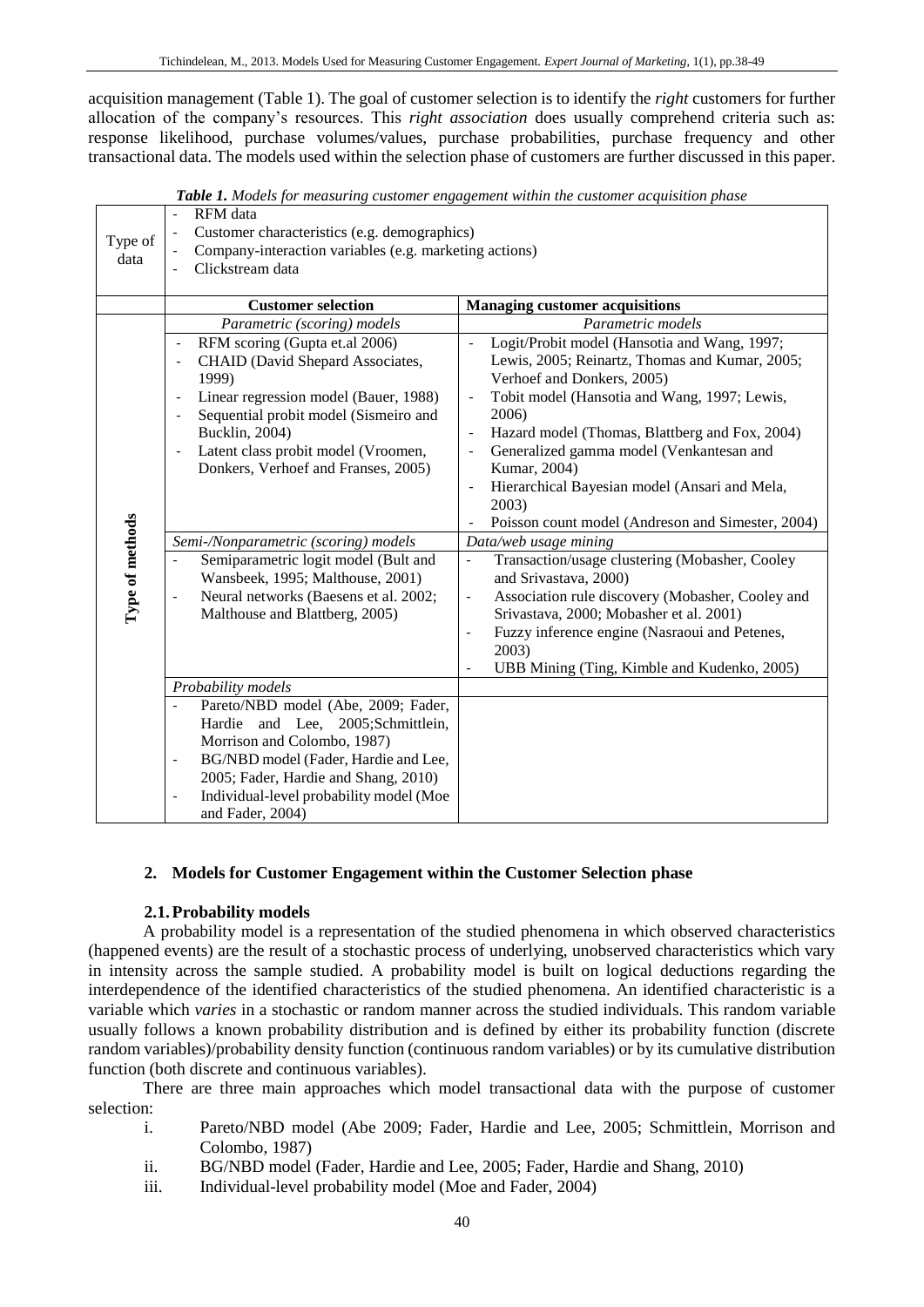In their initial paper (Schmittlein, Morrison and Colombo, 1987), the authors used transactional data to predict future *transactional* behavior of the studied individuals or customers. They used two sets of data – the customer's recency (time of last purchase) and the customer's purchase frequency (number of transactions completed in an observed time-period). Two different sets of information were attracted from each observed customer and used as input data for the Pareto/NBG model: the *number of repeated transactions* each customer has completed in an observed time period (noted as x) and the *period of his last transaction* (noted as  $t_x$  with the starting time of 0 which represents the beginning of the observed time period). A clear illustration of the meaning of the data over the observed time period is presented in the figure bellow:



*Figure 1. Graphical representation of the Pareto/NBG model variables*

Every observed customer is symbolized through the notation  $X = (x, t_x, T)$ . Based on this data and on the timing of the events, the following assumptions were developed for the underlying model (Schmittlein, 1987):

- i. A customer's relationship with the company has two phases: he or she is "alive" for an unobserved period of time, and then becomes permanently inactive.
- ii. While "alive", the number of transactions made by a customer can be characterized by a Poisson process.
- iii. Heterogeneity in the transaction rate across customers follows a gamma distribution.
- iv. Each customer's unobserved "lifetime" is distributed exponential.
- v. Heterogeneity in dropout rates across customers follows a gamma distribution.
- vi. The transaction rates and dropout rates vary independently across customers'.

The *dropout* of any observed customer can be defined as the moment or as the event by which the customer has reached his buying saturation and from which on no further transactions will be completed. The initial SMC (Schmittlein, Morrison, Colombo) Pareto/NBD model assumes the dropout of an observed customer can happen at any moment in time, independent from his actual buying behavior.

- The output information provided by the model includes the following:
- i. the probability that a customer is still active at a specific moment of time P(alive| x, t<sub>x</sub>, T)
- ii. the expected number of transactions that an observed customer will complete in a future period of time  $(E(Y(t)|x, t_x, T))$

A slight variation from the Pareto/NBD model has been developed by the marketing scientists Fader, Hardie and Lee (Counting your Customers the Easy Way: An Alternative to the Pareto/NBD Model - 2005). The assumptions of their probability model are similar to those of the Pareto/NBD model with the exception of the *dropout timing*, which is dependent of the completed transactions, therefore can occur at any point in time *after* a transaction has been completed. The five assumptions can be summarized as follows (Fader, Hardie and Lee, 2005):

i. While active, the number of completed transactions made by a customer follows a Poisson process with an average success value λ. This is equivalent to the assumption that the time between two completed transactions of one customer can be modeled by an exponential distribution with a constant transaction rate  $\lambda$ :

$$
f(t_j|t_{j-1};\lambda) = \lambda e^{-\lambda(t_j - t_{j-1})}, \ t_j > t_{j-1} \ge 0.
$$

ii.  $\lambda$  is distributed according to a gamma distribution with parameter  $\alpha$  and r

$$
f(\lambda|r,\alpha) = \frac{\alpha^r \lambda^{r-1} e^{-\lambda \alpha}}{r(r)} \quad , \lambda > 0.
$$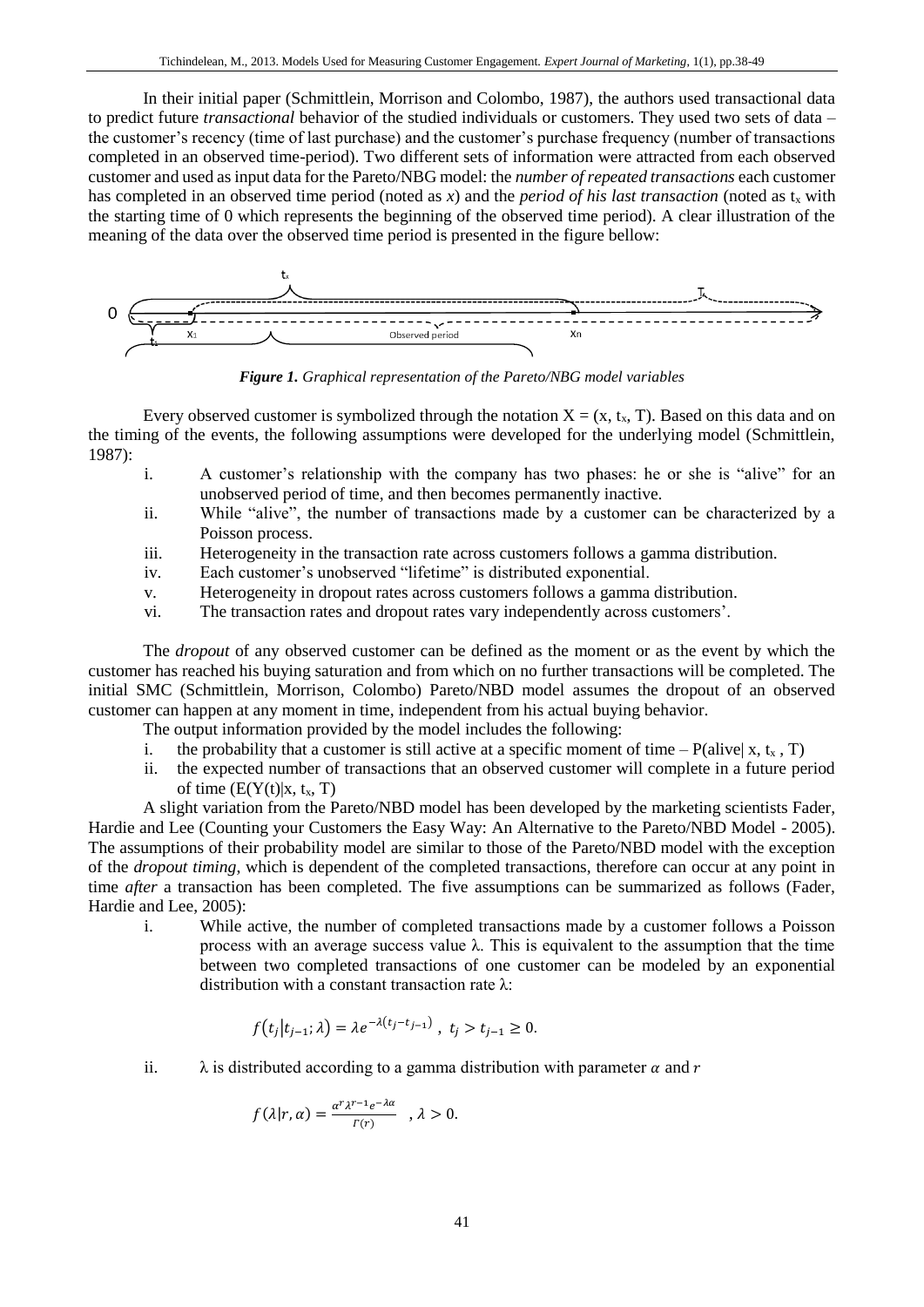iii. After each completed transaction, a customer becomes inactive with a probability of  $p$ . This point at which a customer becomes inactive is distributed across the transactions according to a (shifted) geometric distribution with a probability function:

P(customer becomes inactive immediatly after the *j*th transaction) =  $p(1-p)^{j-1}$ 

 $i = 1, 2, 3, \dots$ .

iv. The probability  $(p)$  varies within the customer database according to a beta distribution of parameters  $\alpha$  and  $\beta$  with the following probability density function:

$$
f(p|a,b) = \frac{p^{a-1}(1-p)^{b-1}}{B(a,b)}, \ 0 \le p \le 1, \text{ where } B(a,b) \text{ is the beta function.}
$$

v. The transaction rate  $\lambda$  and the dropout probability  $p$  (probability that the customer becomes inactive after a specific transaction) vary independently one from another across the customer base.

 Because of the assumptions *iv.* and *v.* and the underlying distributions (geometric distribution of and beta distribution), the probability model was named BG/NBD model (beta-geometric/negative-binomialdistribution). The likelihood function for every observed customer was constructed and the parameters of the used distribution (of the model specifically) were estimated using optimization methods. As an output, this model offers relevant information regarding: the probability of observing *x* purchases in a period of length t  $(P(X(t))$ , the expected number of purchases in a time period of a *t* length  $(E(X(t)))$ , and the forecast of the number of purchases an observed customer will complete in a future period of time *t* (*E(Y(t))*).

The two described probability models used for measuring customer engagement within the acquisition phase are solid instruments which provide relevant and easy to understand information. Another strength of these models relies in the small data set needed for application. Two behavioral characteristics of the customers, observed over a period of time, are the only necessary input. Due to longitudinal data, the model can be tested and validated, obtaining valuable forecasts.

#### **2.2.Parametric (scoring) models**

Parametric or scoring models can be defined as a set of methods used mainly to group (cluster) the customers according to some grouping variables. Traditional scoring models use behavioral characteristics as grouping variables (recency of last purchase, frequency of purchases within an observed period, monetary value of last purchase) based on the assumption that future buying behavior of the customer is similar to his past behavior. The formed groups or segments of customers prioritize the company's marketing activities according to the scores of the underlying variables. These models describe the customers' commitment through its observed behavioral characteristics (RFM variables), neglecting other possible drivers of it.

The first parametric model which uses RFM variables was proposed by Hughes (1994) with the purpose to differentiate *important* customers from a large database according to the mentioned variables. These variables were defined as: R – Recency of the last purchase (the time interval between the last transaction of the customer and the present time);  $F - F$  Frequency of purchases (the number of transactions completed in a specific period of time) and M – Monetary value of the purchases (the money spent by the customer for the company's offer in a specific period of time). The importance of these variables is set up through weights. Hughes considers that the three variables are equal in importance, thus they have equal weights (1994). Other authors (Stone, 1995) consider that the weights of these variables should be established according to the researched industry.

Equal or unequal weighted variables are used as input for a clustering procedure. A clustering procedure is an iterative algorithm which groups or *clusters*the observed objects according to their similarities. Thus, the formed clusters differ one from another by the dissimilarities of the underlying objects. Choosing a clustering procedure depends on many factors, among which: the clustering objective, the size of the data and the scales used to measure the input variables are of high importance. There are three commonly used clustering procedures: hierarchical cluster analysis, k-means cluster analysis and two-step cluster.

The scoring model for measuring customer engagement uses the k-means algorithm as clustering procedure. K-means, originally known as Forgy's method (Forgy, 1965), groups the observed objects in *k*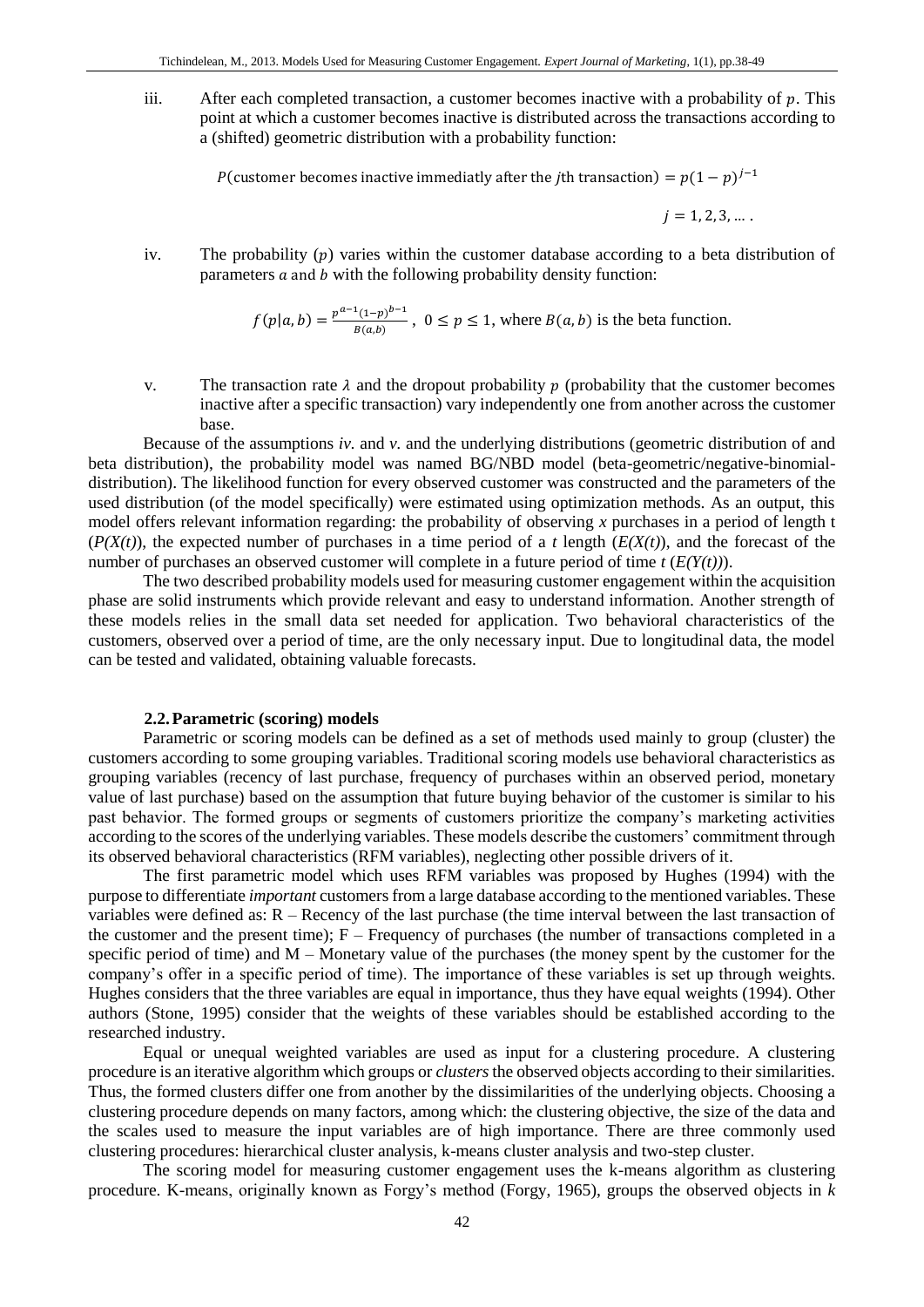*clusters* according to their mean value (an object can be described by one or more variables measured through interval or ratio scales). The steps of this algorithm are:

- i. k initial clusters are formed out of the first k objects (the researchers indicates the number of the desired clusters according to his research experience and research objectives). The mean of every cluster is computed (this mean is called a centroid and can be considered a point in an n-dimensional space, where n is the number of variables through which an object is characterized).
- ii. The remaining objects are assigned to each of the k clusters according to the smallest distance between the objects' mean and the k clusters' centroids. The distances are computed using Euclidean distances in an n-dimensional space. After all objects have been assigned to a cluster, the centroids of the clusters are computed again.
- iii. All objects are classified in one of the k clusters according to the smallest distance between the objects' mean and the new clusters' centroids.
- iv. Step iii. is repeated until the clusters' centroids do not exhibit a significant change.

This kind of scoring model based on RFM variables is primary used within the customer acquisition stage, when selecting the *right* customers for future marketing actions is extremely important. Although it has several advantages, the RFM scoring model is considered to have the following limitations (Fader, Hardie, and Lee, 2005; Kumar 2006a): firstly, this model predicts the customers' engagement only in the next period of time, expectations regarding future periods cannot be made; secondly, the used variables (RFM) are observed indicators (observed effects) of the customers' engagement - the formation factors or components are not taken into consideration; thirdly, the model ignores the possibility that the measured customers' engagement is the result of the company's past marketing actions.

## **2.3.Research methodology**

This section of the paper presents a detailed scoring model based on RFM variables and its applicability in segmenting a goods and services market according to customers' engagement.

The chosen goods and services market is the fuel market of the former 2007 European Capital of Culture - Sibiu, Romania. As data source, end-customers of fuel stations were selected; they represent an external data source (customers who are part of the external environment of the fuel distributing companies), a primary data source (the obtained data is analyzed for the first time by the authors), and also they represent a free data source. A survey was used as a research method and a questionnaire as a research instrument. The sample size was represented by 111 respondents, for which the selection variables were two demographic variables (age [at least 18 years old] and possession of a car) and a behavioral variable (using the car for at least four times per week).

The data were collected in the period beginning with the 1<sup>st</sup> of March 2011 till the 15<sup>th</sup> April 2011. Three sets of variables were attracted from each customer and used as input data for RFM scoring model:

- i. *Recency of the last purchase* time period elapsed between the last purchase and the questionnaire completion, denoted by R and measured through a nominal scale with 5 categories: less than 3 days, between 3 and 7 days, between 8 and 11 days, between 12 and 15 days and over 15 days.
- ii. *Frequency of purchases –* number of purchases completed by a customer in the last month, denoted by F and measured through a nominal scale with 5 categories: more than 4 times in a month, 4 times in a month, 3 times in a month, 2 times in a month and less than 2 times in a month.
- iii. *Monetary value of the last purchase* the monetary value (in Lei) paid by a customer within his last purchase, denoted by M and measured through a ratio scale.

The k-means clustering procedure uses variables measured only through numeric scales (interval or ratio scales), therefore a transformation of the two nominal variables (R and F) is needed. Numbers (scores) varying from 1 to 5 can be considered alternatives to the categories of the nominal variables. Thus, the mentioned variables are transformed according to the intensity of the customer's engagement, as follows: 1 – most recent transaction (less than 3 days) and 5 – most distant transaction (over 15 days) for *R-recency;* and 1 – lowest frequency (2 times in a month) and 5 – highest frequency (more than 4 times in a month) for *Ffrequency*. The M variable was ordered ascending according to its values and the 20<sup>th</sup>, 40<sup>th</sup>, 60<sup>th</sup> and 80<sup>th</sup> percentiles were computed. The initial values of the M variable were transformed in scores (varying from 1 to 5) based on the computed percentile scores (e.g. if a customer spends an amount of 400 Lei within his last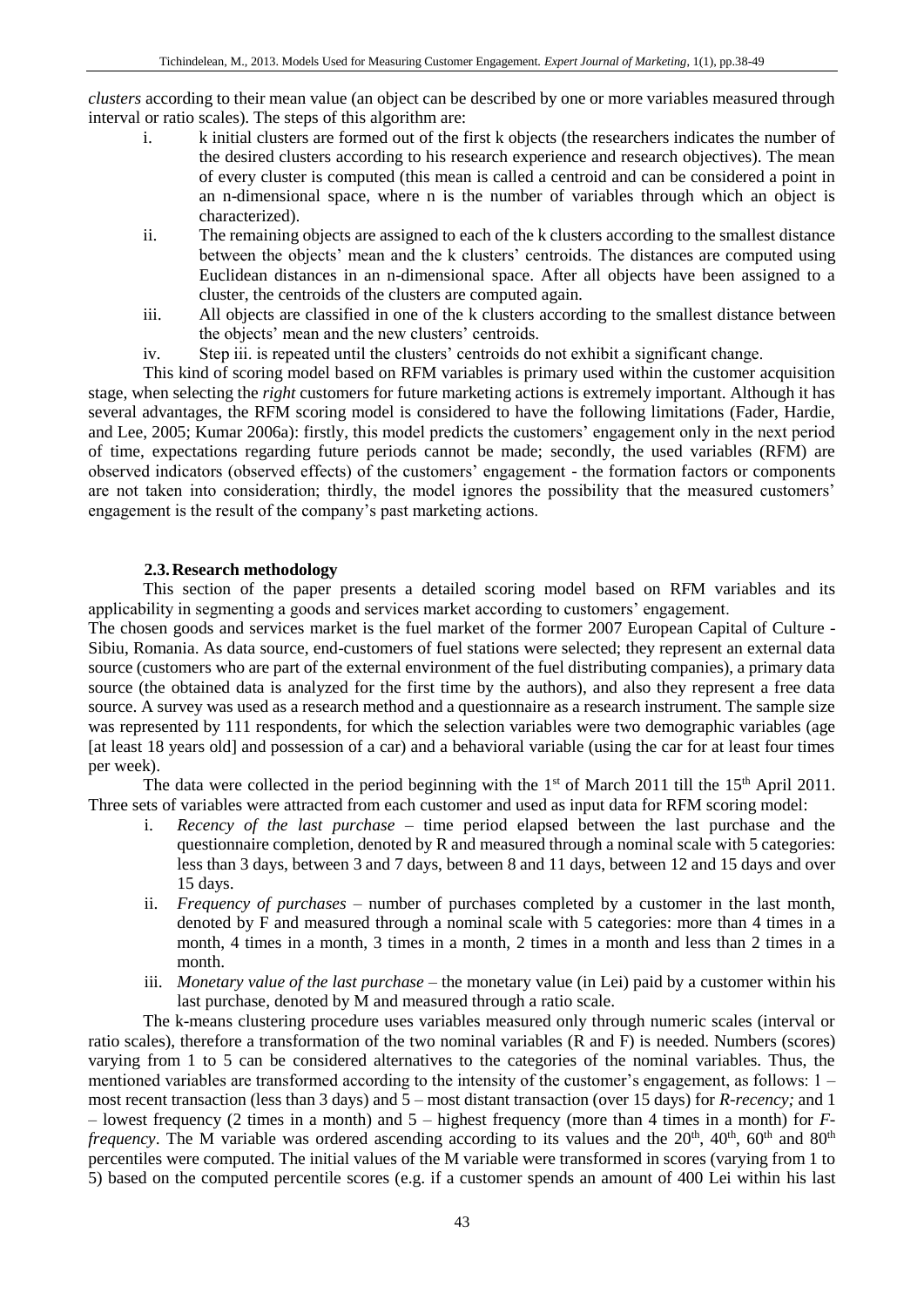purchase and the  $20<sup>th</sup>$  percentile is 350 Lei, while the  $40<sup>th</sup>$  percentile is 430 Lei, then the initial values will be transformed in a score of 2).

After all variables were transformed in scores, the data set was divided in two parts: a training set and a test set. The training set is used to construct the initial clusters based on the RFM variables which are validated or not through the remaining data of the test set. The statistical software tool IBM SPSS V.19 was used to compute three clusters based on the variable scores of the training set.

| <b>Initial Cluster Centers</b>      | Cluster |      |      |  |  |  |
|-------------------------------------|---------|------|------|--|--|--|
|                                     |         |      |      |  |  |  |
| Frequency of purchases              | 2.00    | 3.23 | 2.93 |  |  |  |
| Monetary value of the last purchase | 2.75    | 1.86 | 4.29 |  |  |  |
| Recency of the last purchase        | 4.38    | . 45 |      |  |  |  |

*Table 2. Cluster centers (and clusters) computed on training set basis*

Table 2 contains the initial cluster centers (centroids) computed from the observations of the training set. Three clusters were set as default by the researchers. Based on the values of the centroids, the elements (observations) of the formed clusters can be described as follows:

- i. The observations of Cluster 1 are customers which have a low monthly purchase frequency (the value of 2.00 is under the mean value of 2.5). They are middle buyers (the monetary value of their last purchase of 2.75 is near the mean value of 2.5) and their last purchase was far more distant from the time of completing the survey (thus, there is a high probability of purchase in the immediate period).
- ii. The observations of Cluster 2 are customers which buy more frequently than the customers of Cluster 1 do, but in a lower value  $(3.23 > 2.5 > 2.00$  and  $1.86 < 2.5 < 2.75$ ). These customers are low buyers which have completed their last transaction at a time near the survey period (1.45 < 2.5), thus there is a low probability that a purchase will occur in the immediate timeframe.
- iii. The observations of Cluster 3 are customers which have a high buying frequency  $(2.93 > 2.5)$  and the highest spent monetary value for the last purchase (4.29). They are heavy buyers and are the most profitable customers for the company. The company's marketing actions should be oriented towards retaining these heavy buyers.

The distribution of the training set observations, according to their cluster membership, is presented in the table below:

| <b>Cluster number</b> | % of observations |
|-----------------------|-------------------|
|                       | 18.75             |
|                       | 56.25             |
|                       | 25.00             |
| <b>Total</b>          | 100.00            |

*Table 3. Distribution of the training set observations, according to their cluster membership*

The computed centroids were saved and used as starting points in clustering the remaining observations of the test set. A cluster number was attached for all the observations of the initial training set and the test set.

|                                      | <b>Cluster</b> |      |      |  |  |  |
|--------------------------------------|----------------|------|------|--|--|--|
| <b>Clustering variables</b>          |                |      |      |  |  |  |
| Frequency of purchase                | 2.00           | 3.26 | 2.67 |  |  |  |
| Monetary values of the last purchase | 2.44           | 1.89 | 4.20 |  |  |  |
| Recency of the last purchase         | 4.67           | 1.48 | 2.20 |  |  |  |

*Table 4. Final clusters centers of the test set observations*

The final centroids of the three clusters of the test set do not differ so much from the used initial centroids of the formed training set clusters (table 2 and table 4). The clusters of the test set maintain the patterns of the training set clusters, thus each observation (independent of the underlying set – training or test set) is part of one cluster which is consistent through the entire data set. This consistency is understood as non-degeneration (persistency) of the cluster patterns (constant cluster centers) throughout the entire database. The t-Student test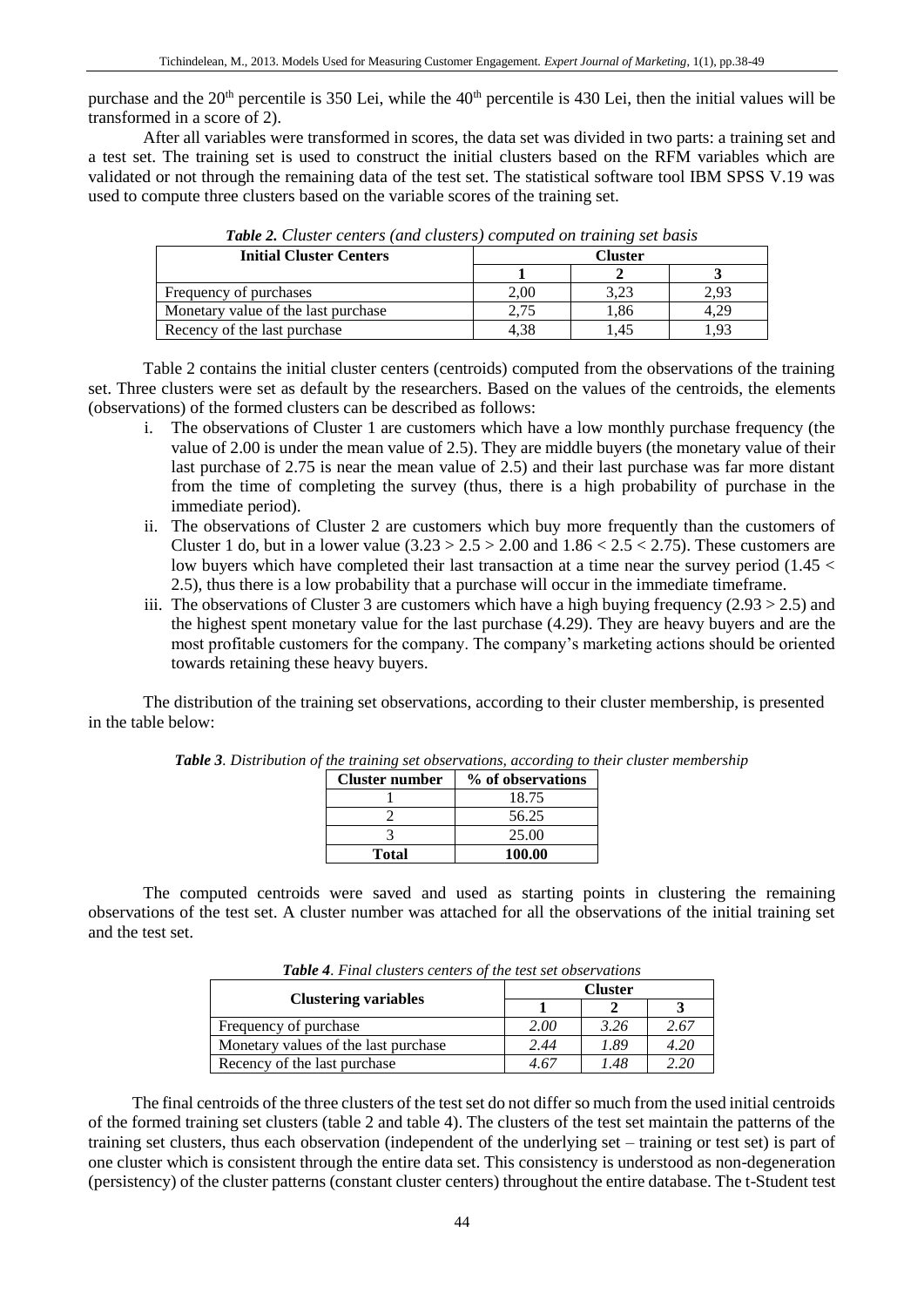was used to prove that this non-degeneration of the cluster patterns is valid throughout the entire data set. The following steps were used:

- i. A cluster membership number (1, 2 or 3) was attached to every observation of the entire data set (training set and test set).
- ii. The distance from the cluster center was computed for every observation of the entire data set (Euclidean distances were used within a three-dimensional space in which each dimension is represented by one clustering variable  $- R$ , F or M).
- iii. The data set was split according to the cluster membership and the t-test was applied for the test variable – distance from cluster centers – and a filter (training set/test set) was used as a grouping variable.

The purpose of using this statistical test is to identify if there is any statistical difference between the means of the test variable computed for both the training and the test set. This can be represented by the following symbolic notations:

H<sub>0</sub>:  $\mu_1 - \mu_2 = 0$ H<sub>1</sub>:  $\mu_1 - \mu_2 \neq 0$ ,

where H<sub>0</sub> is the null hypothesis which states that there is no statistical significant difference between  $\mu_1$  (the mean of the variable *distances from cluster centers* of the training set observations) and μ<sub>2</sub> (the mean of the variable *distances from cluster centers* of the test set observations) and H<sub>1</sub> the alternative hypothesis which states the opposite.

A validation of  $H_0$  is interpreted as a consistence of the initial formed clusters (based on the training set) throughout the test set. Thus, an observation is a member of one and only one cluster independent of the data that served as a clustering base. In opposition with this aspect, the alternative hypothesis  $(H_1)$  presumes that there is insufficient data to confirm the null hypothesis; therefore the initial formed clusters are not consistent throughout the data set.

*Table 5. T-test for the test variable – distances from cluster center – by using the filter - test set/training set - as grouping variable (Cluster 1)*

| Levene's Test for Equality of<br>Variances |       |       | t-test for Equality of Means |    |                    |                           |                                        |                                                 |         |  |
|--------------------------------------------|-------|-------|------------------------------|----|--------------------|---------------------------|----------------------------------------|-------------------------------------------------|---------|--|
| F                                          |       | Sig.  | т                            | df | Sig.<br>(2-tailed) | Mean<br><b>Difference</b> | <b>Std. Error</b><br><b>Difference</b> | 95% Confidence<br>interval of the<br>difference |         |  |
|                                            |       |       |                              |    |                    |                           |                                        | Lower                                           | Upper   |  |
| Equal<br>variancesass<br>umed              | 0.348 | 0.563 | 0.526                        | 16 | 0.606              | 0.1446396                 | 0.2751497                              | $-0.43$                                         | 0.72793 |  |
| Equal<br>variances<br>not assumed          |       |       | 0.526                        | 16 | 0.606              | 0.1446396                 | 0.2751497                              | $-0.43$                                         | 0.72811 |  |

The table above contains the results of applying the t-test on the test variable *distances from cluster centers* by using the *membership of the observations* (in the initial training set or test set) as the grouping variable. The Levene's Test for Equality of Variances tests if the variances of the test variable (*distances from cluster centers*) are equal between the two sets of data (training and test set). This is the null hypothesis, which is rejected if the desired significance level is lower than the computed one  $(Sig. = 0.563)$ . A significance level of Sig. = 0.563 is interpreted as the probability of error if we would reject the null hypothesis; thus the null hypothesis is validated (it can be asserted that there is no statistical difference between the variances of the variable - *distances from cluster centers* computed for the two data sets).

The statistical significant difference between the means of the testing variable (*distances from cluster centers*) considered for the two data sets is tested using the t-Student test. This test denotes a computed t-value of 0.526 and a statistical significance of 0.606. Thus, there is a high probability of error if we reject the null hypotheses (0.606). Therefore we accept it and conclude that there is no statistical significant difference between the means of the testing variables (*distances from cluster centers*) considered for the two data sets (training and test set). Consistency of the initial formed clusters (based on the initial cluster centers of the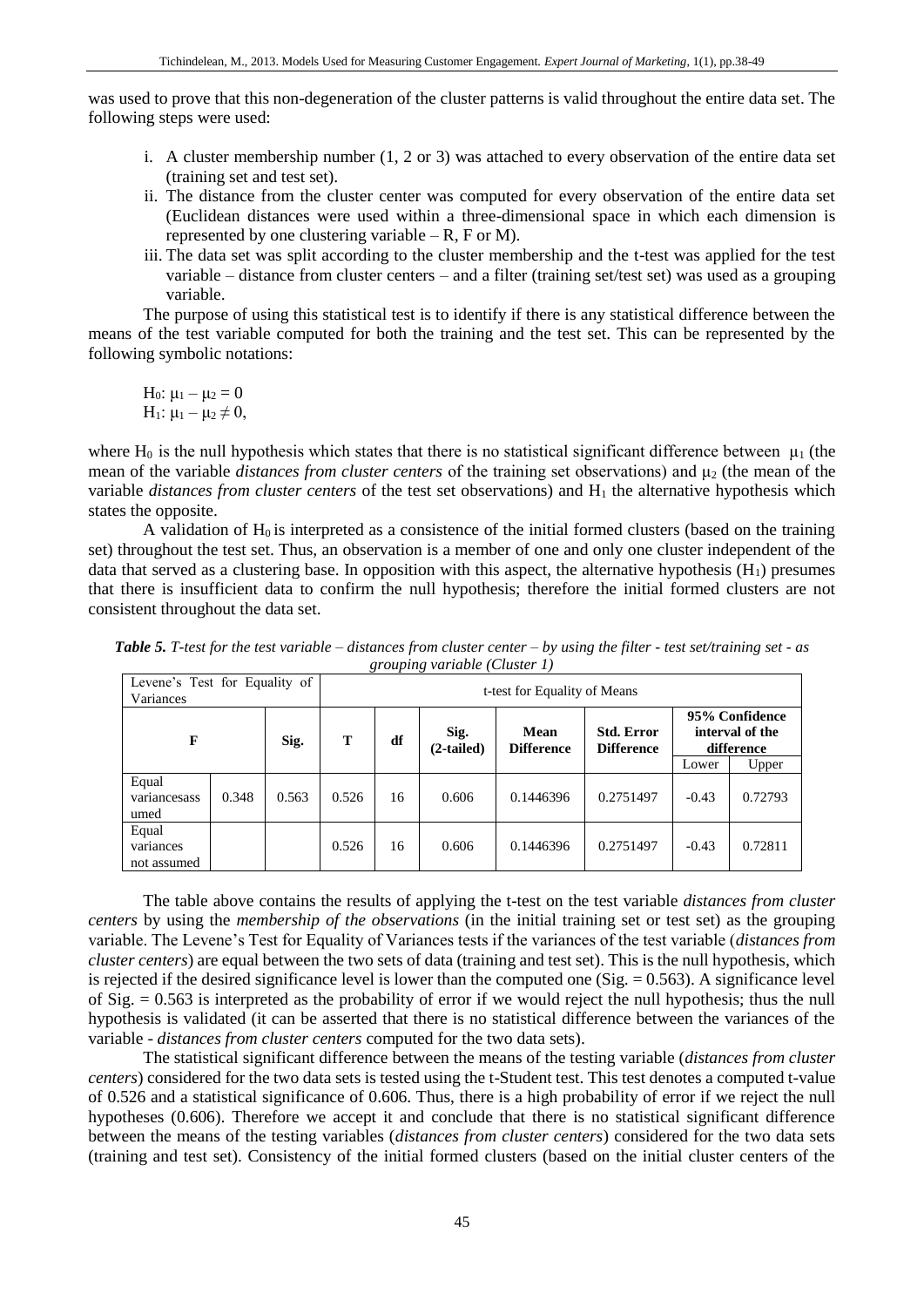training set observations) is proven throughout the test set, thus the elements of Cluster 1 of the training set denote similar patterns as the elements of Cluster 1 of the test set do.

| Levene's Test for Equality of<br>Variances | $\tilde{ }$ |           |       | t-test for Equality of Means |                      |                      |               |                                                 |              |
|--------------------------------------------|-------------|-----------|-------|------------------------------|----------------------|----------------------|---------------|-------------------------------------------------|--------------|
| F                                          |             | Sig.<br>t |       | df                           | Sig. $(2-$<br>tail.) | <b>Mean</b><br>Diff. | Std.<br>Error | 95% Confidence<br>interval of the<br>difference |              |
|                                            |             |           |       |                              |                      |                      | Diff.         | Lower                                           | <b>Upper</b> |
| Equal<br>variances<br>assumed              | 0,046       | 0,831     | 0,057 | 54                           | 0.954                | 0,006                | 0,113         | $-0,22$                                         | 0,233        |
| Equal<br>variances<br>not<br>assumed       |             |           | 0,057 | 54                           | 0.954                | 0,006                | 0,113         | $-0,22$                                         | 0,233        |

*Table 6. T-test for the test variable – distances from cluster center – by using the filter - training set/ test set - as grouping variable (Cluster 2)*

The elements of Cluster 2 are more homogenous between the two data sets according to the testing variable: distances from cluster centers. The low value of the t-test (0,057) and the high probability of error if the null hypothesis is rejected (0,954) indicate that there is no statistical significant difference between the mean values ( $\mu_1$  and  $\mu_2$ ) of the testing variable considered for the two data sets. A high consistency of the initial formed clusters is proven; the cluster centers computed for the training set observations attract observations of the test set which have strong similar patterns as the first one do. By comparing the results of the t-Student test for Cluster 1 and Cluster 2, a more consistent Cluster 2 is found  $(0.954 > 0.606)$  - the elements of Cluster 2 are more homogenous throughout the database than the elements of Cluster 1.

| Levene's Test for Equality of<br>Variances |       |           | $\kappa$ . Our party variable (Cluster $\epsilon$ )<br>t-test for Equality of Means |    |                      |               |               |                                                 |       |
|--------------------------------------------|-------|-----------|-------------------------------------------------------------------------------------|----|----------------------|---------------|---------------|-------------------------------------------------|-------|
| F                                          |       | T<br>Sig. |                                                                                     | df | Sig. $(2-$<br>tail.) | Mean<br>Diff. | Std.<br>Error | 95% Confidence<br>interval of the<br>difference |       |
|                                            |       |           |                                                                                     |    |                      |               | Diff.         | Lower                                           | Upper |
| Equal<br>variances<br>assumed              | 2,543 | 0,121     | 0,647                                                                               | 31 | 0,522                | 0,121         | 0,187         | $-0,26$                                         | 0,503 |
| Equal<br>variances<br>not<br>assumed       |       |           | 0,63                                                                                | 25 | 0,534                | 0,121         | 0,192         | $-0,27$                                         | 0,517 |

*Table 7. t-test for the test variable – distances from cluster center – by using the filter - training set/ test set - as grouping variable (Cluster 3)*

Unequal variance of the testing variable throughout the two data sets is denoted by a low Sig. of 0.121 for the Levene's Test. The t-Student test is performed for both equal and unequal variance of the test variable. The results are similar (computed t-values of 0.647 and 0.63 and Sig. of 0.522 and 0.534) and conclude that there is no statistical significant difference between the means of the testing variables considered for the two data sets.

Consistency of the formed clusters was tested throughout the data set by using the cluster centers of the training set as starting centers for the test set. For all the three clusters, consistency was found throughout the data set. Consistency of a cluster can be interpreted as a similarity of patterns or homogeneity of the underlying observations throughout the data set. Based on this idea, the observations of Cluster 1 can be characterized as customers with a low monthly buying frequency (mean frequency of 2.00), with an average monetary value spent within their last purchase (mean monetary values of the last purchase of 2.44), and a high probability of future purchases (their last purchase was far more distant in time - mean recency of last purchase of 4.67).

The Cluster 2 customers are frequent buyers (mean F of 3.26), but light spenders (mean M of 1.89). They have a low probability of completing a transaction in the future (1.48). The third customer group (Cluster 3) consists of high and frequent spenders (mean M of 4.20 and a mean of F of 2.67) which have a medium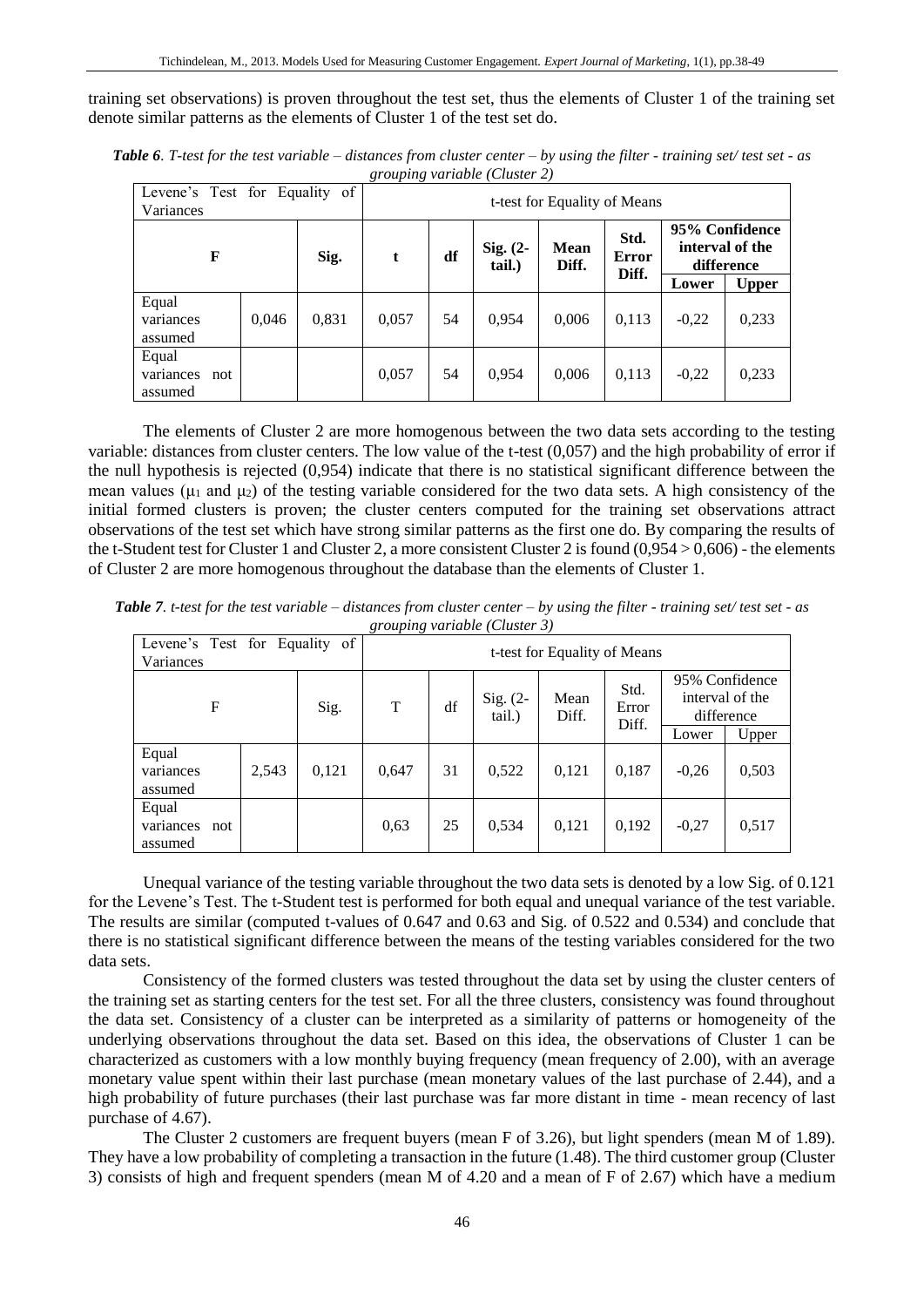probability of completing a transaction in the future (mean R of 2.20). These are considered to be the most valuable customers out of the customer database because of their strong engagement with the company's offerings.

#### **3. Conclusion**

The purpose of this paper is to define and measure customer engagement. A logical structure was used to define and understand the concept of customer engagement as a part of a broader concept - the value chain (Bruhn, 2010). In this context, customer engagement is defined as the customer's ultimate outcome with causal precedence of satisfaction and trust (Morgan/Hunt 1994 B). An alternative expression for customer commitment is customer engagement which is defined by Van Doorn et al. (2010) as the customer's behavioral manifestation towards a brand or a firm which goes beyond purchase behavior. This behavioral manifestation can be associated with the customers' behavioral effects within the value chain. Based on these two dissimilar points of view, a sensible difference in understanding a customer's commitment can be seized. If commitment is understood as a psychological dimension, then its intensity (formation) is directly linked to other psychological dimensions (such as satisfaction, trust, perceived value) and *customer-related exogenous factors* (company specific – brand reputation). One point of view understands customer commitment through its behavioral manifestations; the other understands customer commitment through its behavioral manifestations. Some of these are visible to the company (purchases), other are not (word of mouth, customer cocreation and complaining behavior). Both of them have an influence over the company's outcome or performance, which can be a direct one (purchase (visible) behavior) or indirect, such as Word-Of-Mouth, loyalty (Bruhn, 2010), participation in the company's activities, customer voice or service improvements (Bijmolt, 2010).

Customer engagement develops and has effects within each stage of the customer lifecycle (customer acquisition stage, customer retention stage, and customer win-back stage (Bruhn, 2010)). For each stage, several models were developed for measuring customer engagement. The authors review two such models specific for the customer selection stage (probability model - Pareto/NBD model and a parametric scoring model - RFM model) and apply one of them (RFM model) on primary data. The purpose of applying the RFM model is to demonstrate that there is no statistical significant variation within the clusters formed on two different data sets (training and test set) if the cluster centroids of the training set are used as initial cluster centroids for the second test set.

Authors' future research will be oriented towards developing and applying persistence models for the measurement of customer engagement. The authors consider such models to be a suitable research instrument for the theoretical framework of the value chain, in general and customer engagement, in particular. The main limitations regarding these models (persistence models, Gupta 2006) can be grouped into two categories. *First*, longitudinal data is necessary in order to apply these kinds of models. Although, there are several tools (especially online tools) which measure customers' dimensions such as satisfaction, trust, etc., on the longterm, these psychological dimensions are not ranked as accurate as transactional data is. *Second,* it is quite difficult to measure and to analyze, in a correct manner, psychological dimensions within transversal marketing researches (one time); conducting longitudinal studies based on cohorts of customers make these tasks more difficult.

#### **4. References**

Abe, M.,2009. Counting Your Customers' One by One: A Hierarchical Bayes Extension to the Pareto/NBD Model. *Marketing Science*, 28(3), pp.541-553.

Ansari, A. and Mela, C.F., 2003. E-Customization, *Journal of Marketing Research*, 40(2), pp.131-145.

- Anderson, E.T. and Simester, D.I., 2004. Long-Run Effects of Promotion Depth on New Versus Established Customers: Three Field Studies. *Marketing Science*, 23(1), pp.4-20.
- Baesens, B., Viaene, S., Van den Poel, D., Vanthienen, J. and Dedene G., 2002. Bayesian Neural Network Learning for Repeat Purchase Modelling in Direct Marketing. *European Journal of Operational Research*, 138(1), pp.191-211.
- Bauer, C.L., 1988. A Direct Mail Customer Purchase Model. *Journal of Direct Marketing*, 2(3), pp.16-25.

Berry, L.L., 1983. Relationship Marketing. *AMA:Emerging Perspectives on Service Marketing*, pp.25-28.

Bijmolt, T.H.A., Leeflang P.S.H., Block F., Eisenbeiss M., Hardie B.G.S., Lemmens A. and Saffert P., 2010. Analytics for Customer Engagement. *Journal of Service Research*, 13(3), pp.341-356.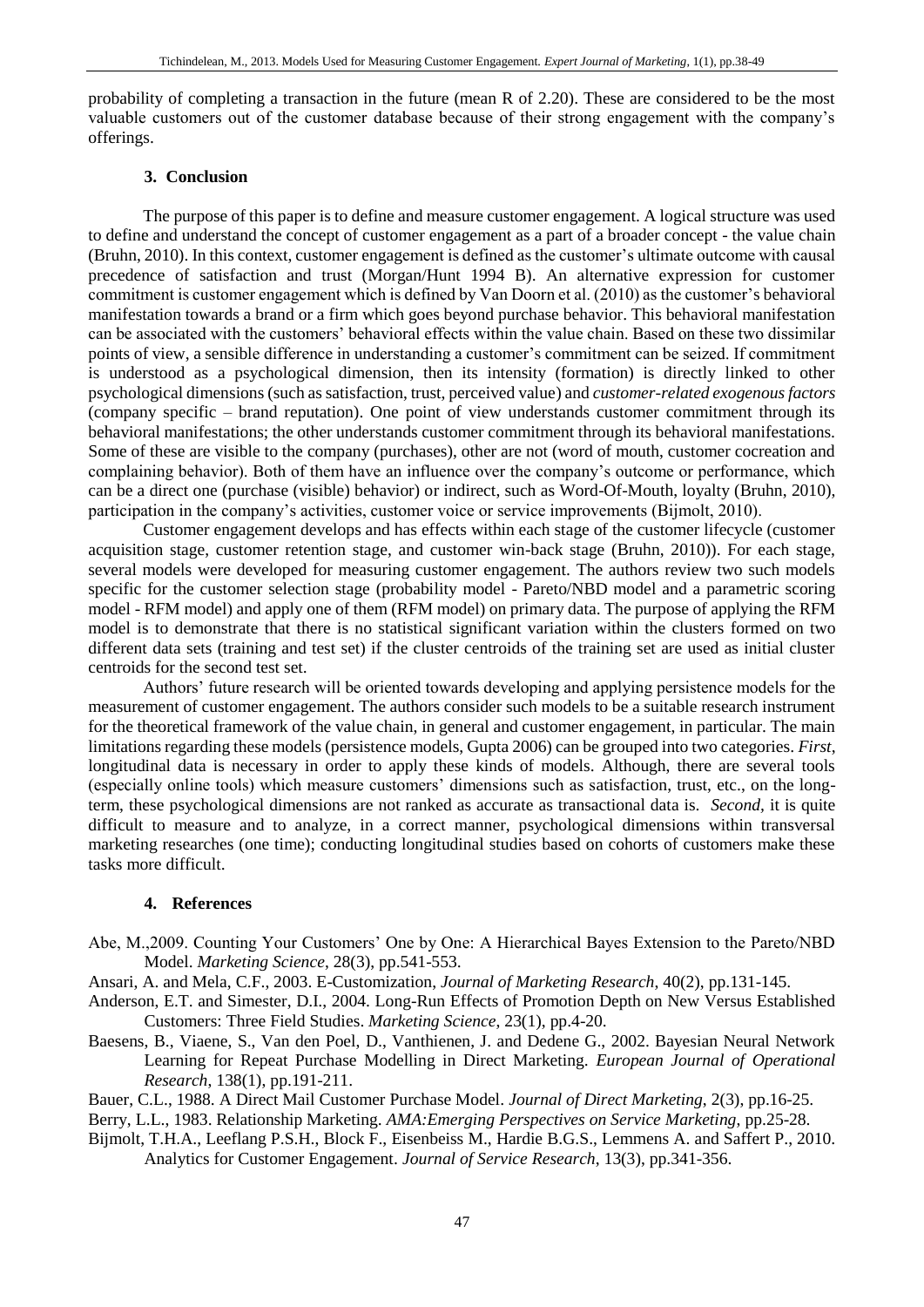- Bruhn, M., 2009. *Relationship Marketing. Das Management von Kundenbeziehungen. 2.Auflage*. München: Verlag Vahlen.
- Bult J.R. and Wansbeek T., 1995. Optimal Selection for Direct Mail. *Marketing Science*, 14(4), pp.378-394.
- David Shepard Associates, 1999. *The New Direct Marketing. 3rd Edition*. New York: Irwin Professional Publishing.
- Fader, P. S., Hardie B.G.S. and Lee K.K., 2005a. Counting Your Customers the Easy Way: An Alternative to the Pareto/NBD Model. *Marketing Science*, 24(2), pp.275-284.
- Fader, P. S., Hardie, B.G.S. and Shang, J., 2010. Customer-Base Analysis in a Discrete-Time Noncontractual Setting. *Marketing Science*, 29(6), pp.1086-1108.
- Forgy, E., 1965. Cluster Analysis of Multivariate Data: Efficiency versus Interpreability of Classifications. *Biometrics*, 21, pp.768.
- Grönroos, C., 1990. Relationship Approach to Marketing in Service Contexts. The Marketing and Organizational Behavior Interface. *Journal of Business Research*, 20(1), pp.4-20.
- Gupta, S., Hanssens, D., Hardie, B., Kahn, W., Kumar, V., Lin, N. and Sriram N.R.S., 2006. Modeling Customer Lifetime Value. *Journal of Service Research*, 9(2), pp.139-155.
- Hansonia, B.J. and Wang, P., 1997. Analytical Challenges in Customer Aquisition. *Journal of Direct Marketing*, 11(2), pp. 7-19.
- Hughes, A., 2005. *Strategic Database Marketing, 3rd Edition.* New York: McGraw-Hill.
- Iacobucci, D. and Ostrom A., 1996. Commercial and interpersonal relationships; Using the structure of interpersonal relationships to understand individual-to-individual, individual-to-firm, and firm-to-firm relationships in commerce. *International Journal of Research in Marketing*, 13, pp.53-72.
- Lacey, R., 2007. Relationship Drivers of Customer Commitment. *Journal of Marketing Theory and Practice*, 15(4), 315.
- Lewis, M., 2005. Incorporating Strategic Consumer Behavior into Customer Valuation. *Journal of Marketing*, 69(4), pp.230-238.
- Malthouse, E.C., 2001. Assesing the Performance of Direct Marketing Scoring Models. *Journal of Interactive Marketing*, 15(1), pp.49-62.
- Mobasher, B., Cooley, R. and Srivastava, J., 2000. Automatic Personalization Based on Web Usage Mining. *Communications of the ACM*, 43(8), pp.142-151.
- Moe W.W. and Fader P.S., 2004. Dynamic Conversion Behavior at E-Commerce Sites. *Management Science*, 50(3), pp.326-335.
- Morgan, R.M. and Hunt S.D., 1994. The Commitment-Trust Theory of Relationship Marketing. *Journal of Marketing*, 58(3), pp.20-38.
- Nasraoui, O. and Petenes, C., 2003. *Combining Wen Usage Mining and Fuzzy Inference for Website Personalization*. Proceedings of WebKDD 2003 - KDD Workshop on Web Mining as a Premise to Effective and Intelligent Web Applications. Washington DC, 37.
- Oliver, R.L., 1996. *Satisfaction. A Behavioral Perspective on the Consumer*. New York: McGraw-Hill.
- Reinartz, W., Krafft, M. and Kumar V., 2005. Balancing Acquisition and Retention Resources to Maximize Customer Profitability. *Journal of Marketing*, 69(1), pp. 63-79.
- Sanchez-Garcia, J. and Moliner-Tena M.A., 2007. Relationship Quality of an Establishment and Perceived Value of a Purchase, *Service Industries Journal*, 27(2), pp.151 - 174.
- Schmittlein, D.C., Morrison, D.G. and Colombo R., 1987. Counting Your Customers: Who are They and What Will They do Next?. *Management Science*, 33(1), pp.1-24.
- Sismeiro, C. and Bucklin R.E., 2004. Modeling Purchase Behavior at an E-Commerce Web Site: A Task-Completion Approach. *Journal of Marketing Research*, 41(3), pp.306-323.
- Stauss, B., 2008. *Kundenbindung durch Beschwerdemanagement. Handbuch Kundenbindungsmanagement. Strategien und Instrumente für ein erfolgreiches CRM. 6 Auflage.* Wiesbaden, pp.369-396.
- Stone, B., 1995. *Successful direct marketing methods*. Lincolnwood, IL: NTC Business Books.
- Thomas, J.S., Blattberg, J.R. and Fox, E.J., 2004. *Recapturing Lost Customers*. Journal of Marketing Research, 41(1), pp.31-45.
- Ting, I.-H., Kimble C. and Kudenko D, 2005. UBB Mining: *Finding Unexpected Browsing Behavior in Clickstream Data to improve a Web Site's Design*. Proceedings of IEEE/WIC/ACM International Conference on Web Intelligence, France, pp.179-185.
- Van Doorn, J., Lemon K., Mittal V., Nass S., Pick D., Pimer P. and Verhoef P., 2010. Customer Engagement Behavior: Theoretical Foundations and Research Directions. *Journal of Service Research*, 13(3), pp.253-266.